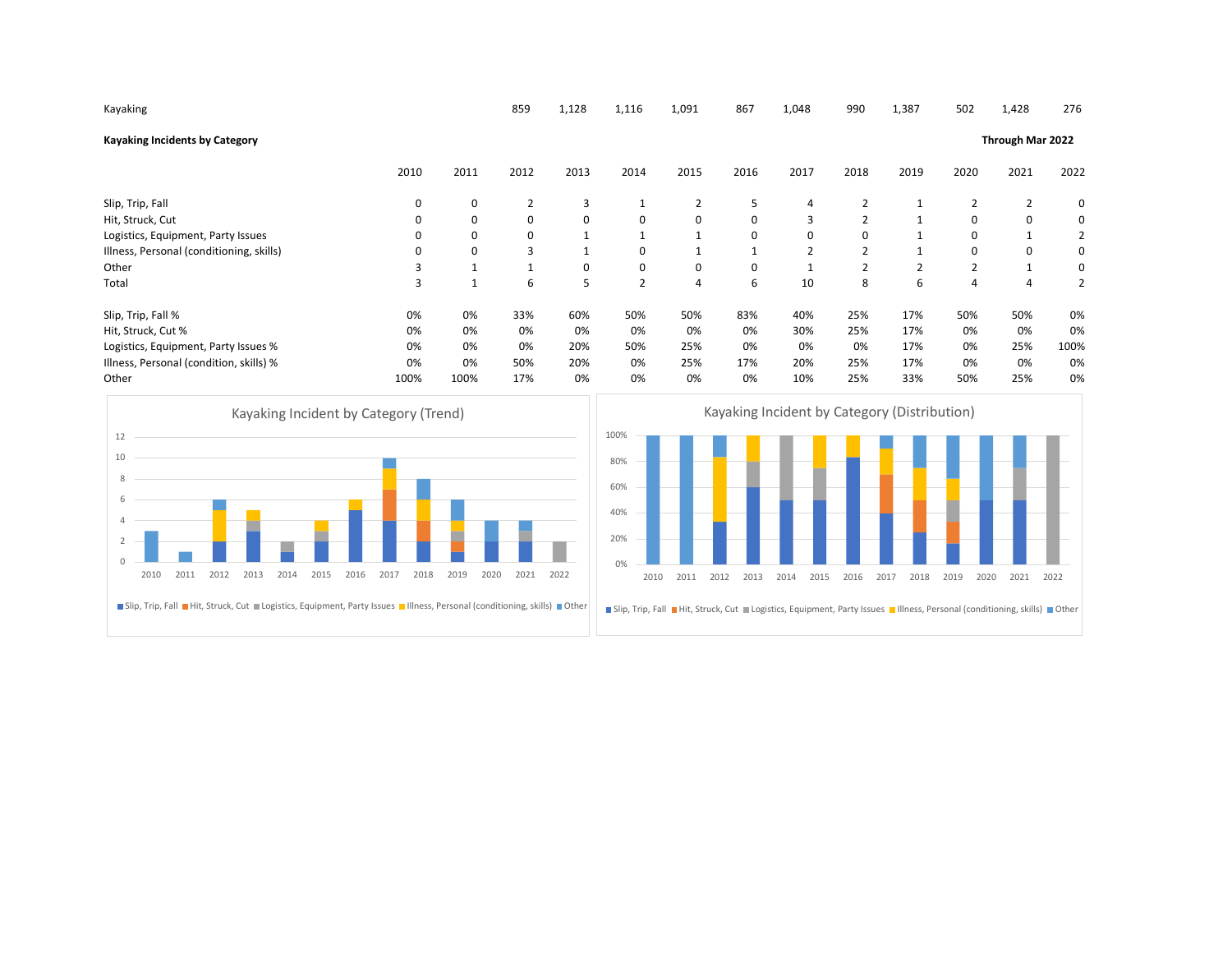## Kayaking Incident Rate by Category **Through Mar 2022** Through Mar 2022 of the United States of the United States of the Mar 2022 of the Mar 2022 of the Mar 2022 of the Mar 2022 of the Mar 2022 of the Mar 2022 of the Mar 20

| Through Mar 2022 |  |  |
|------------------|--|--|
|------------------|--|--|

|                                          |      |      |      |      |      |      |      |        |                          | 2012           | 2013                                                                                                                          | 2014                     |      | 2015                                                                                                                | 2016   |      | 2017 | 2018   |                          | 2019 | 2020                     | 2021 | 2022 |
|------------------------------------------|------|------|------|------|------|------|------|--------|--------------------------|----------------|-------------------------------------------------------------------------------------------------------------------------------|--------------------------|------|---------------------------------------------------------------------------------------------------------------------|--------|------|------|--------|--------------------------|------|--------------------------|------|------|
| Slip, Trip, Fall                         |      |      |      |      |      |      |      |        |                          | 2.3            | 2.7                                                                                                                           | 0.9                      |      | 1.8                                                                                                                 | 5.8    |      | 3.8  | 2.0    |                          | 0.7  | 4.0                      | 1.4  |      |
| Hit, Struck, Cut                         |      |      |      |      |      |      |      |        | $\overline{\phantom{0}}$ | $\blacksquare$ |                                                                                                                               |                          | ÷.   |                                                                                                                     | 2.9    | 2.0  |      | 0.7    | $\overline{\phantom{a}}$ |      |                          |      |      |
| Logistics, Equipment, Party Issues       |      |      |      |      |      |      |      | 0.9    | 0.9                      |                | 0.9                                                                                                                           | ٠                        |      | $\equiv$                                                                                                            | $\sim$ |      | 0.7  | $\sim$ | 0.7                      | 7.2  |                          |      |      |
| Illness, Personal (conditioning, skills) |      |      |      |      |      |      |      |        |                          | 3.5            | 0.9                                                                                                                           | $\overline{\phantom{a}}$ |      | 0.9                                                                                                                 | 1.2    |      | 1.9  | 2.0    |                          | 0.7  | $\overline{\phantom{a}}$ |      |      |
| Other                                    |      |      |      |      |      |      | 1.2  | $\sim$ | $\blacksquare$           |                | ٠                                                                                                                             | $\overline{\phantom{0}}$ |      | 1.0                                                                                                                 | 2.0    |      | 1.4  | 4.0    | 0.7                      | ٠    |                          |      |      |
| <b>Total</b>                             |      |      |      |      |      | 7.0  | 4.4  | 1.8    |                          | 3.7            | 6.9                                                                                                                           |                          | 9.5  | 8.1                                                                                                                 |        | 4.3  | 8.0  | 2.8    | 7.2                      |      |                          |      |      |
| Slip, Trip, Fall                         |      |      |      |      |      |      |      |        |                          | 33%            | 60%                                                                                                                           |                          | 50%  | 50%                                                                                                                 | 83%    |      | 40%  | 25%    |                          | 17%  | 50%                      | 50%  | 0%   |
| Hit, Struck, Cut                         |      |      |      |      |      |      |      |        |                          | 0%             | 0%                                                                                                                            |                          | 0%   | 0%                                                                                                                  | 0%     |      | 30%  | 25%    |                          | 17%  | 0%                       | 0%   | 0%   |
| Logistics, Equipment, Party Issues       |      |      |      |      |      |      |      |        |                          | 0%             | 20%                                                                                                                           |                          | 50%  | 25%                                                                                                                 | 0%     |      | 0%   | 0%     |                          | 17%  | 0%                       | 25%  | 100% |
| Illness, Personal (conditioning, skills) |      |      |      |      |      |      |      |        |                          | 50%            | 20%                                                                                                                           |                          | 0%   | 25%                                                                                                                 | 17%    |      | 20%  | 25%    |                          | 17%  | 0%                       | 0%   | 0%   |
| Other                                    |      |      |      |      |      |      |      |        |                          | 17%            | 0%                                                                                                                            |                          | 0%   | 0%                                                                                                                  | 0%     |      | 10%  | 25%    |                          | 33%  | 50%                      | 25%  | 0%   |
| 10.0<br>8.0<br>6.0<br>4.0<br>2.0         |      |      |      |      |      |      |      |        |                          |                |                                                                                                                               | 80%<br>60%<br>40%<br>20% |      |                                                                                                                     |        |      |      |        |                          |      |                          |      |      |
|                                          | 2012 | 2013 | 2014 | 2015 | 2016 | 2017 | 2018 | 2019   | 2020                     | 2021           | 2022                                                                                                                          | 0%                       | 2012 | 2013                                                                                                                | 2014   | 2015 | 2016 | 2017   | 2018                     | 2019 | 2020                     | 2021 | 2022 |
|                                          |      |      |      |      |      |      |      |        |                          |                | ■ Slip, Trip, Fall ■ Hit, Struck, Cut ■ Logistics, Equipment, Party Issues ■ Illness, Personal (conditioning, skills) ■ Other |                          |      | Slip, Trip, Fall Hit, Struck, Cut Logistics, Equipment, Party Issues IIIness, Personal (conditioning, skills) Other |        |      |      |        |                          |      |                          |      |      |



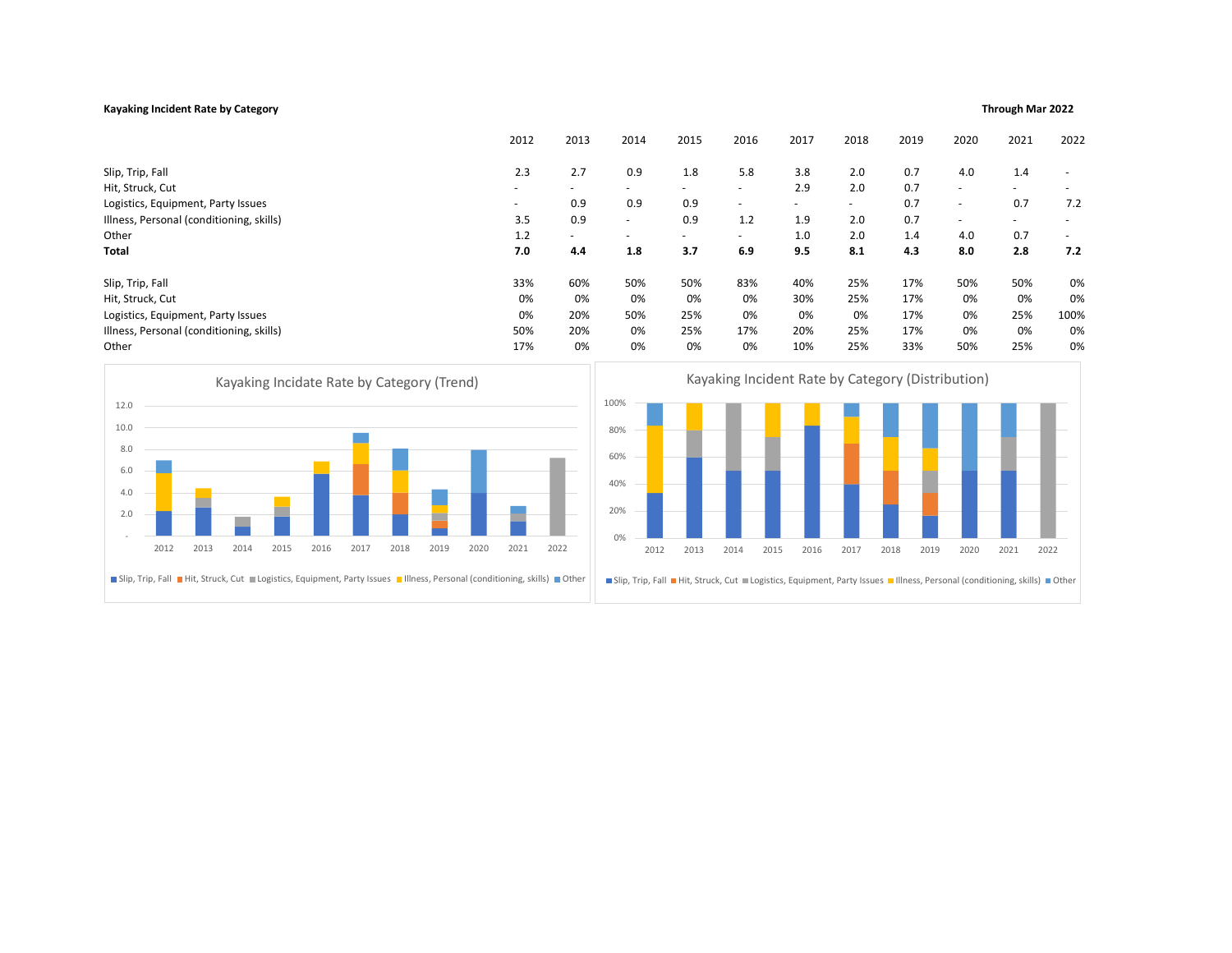## Kayaking Incidents by Severity Through Mar 2022